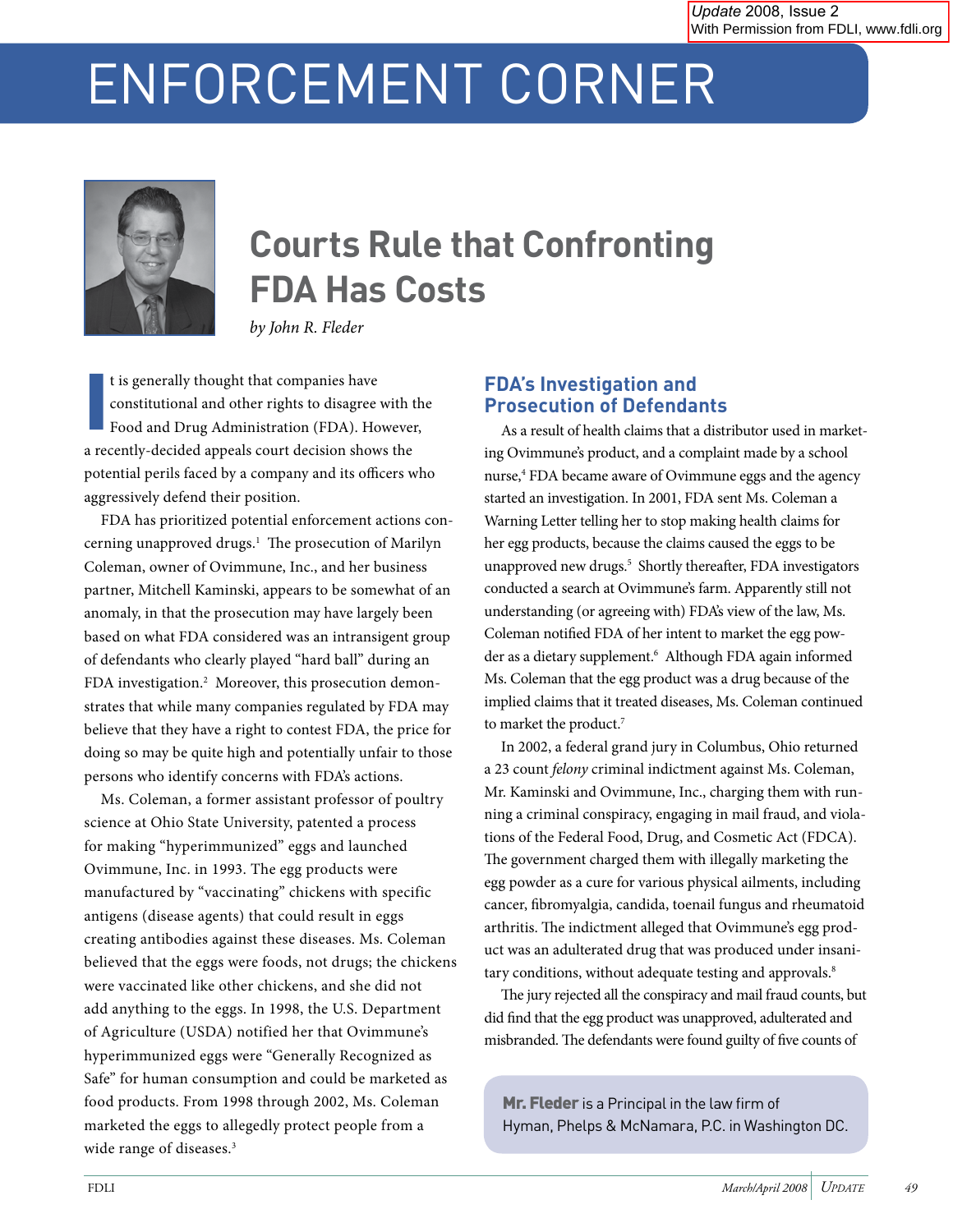introducing unapproved new drugs into interstate commerce, four counts of introducing misbranded drugs into interstate commerce, failure to register a drug manufacturing facility, three counts of misbranding drugs while held for sale after shipment in interstate commerce, and two counts of producing adulterated drugs.9 Each violation constituted a misdemeanor only, because the jury found that the defendants did not act with the intent to defraud or mislead, thereby finding them not guilty of the more serious felony charges. The District Court found that the government had failed to produce any convincing evidence that the defendants lacked faith in their product.<sup>10</sup> Nevertheless, the government subsequently sought sentences of 30-37 months imprisonment for the two individuals, based on their convictions for *misdemeanor* violations of the FDCA.

enhancement could not be based on behavior for which the defendants had been acquitted because such enhancement would ignore the jury verdict.<sup>12</sup>

#### **Allegations of Obstruction of Justice**

The court rulings contain an extensive discussion of whether the sentences to be imposed should be increased if the defendants obstructed justice in the government's investigation. It was determined that after the FDA, led by Office of Criminal Investigations (OCI) Special Agent Douglas Loveland, executed a search warrant of Ms. Coleman's home, she and several associates began inquiring into Special Agent Loveland's background, seeking his Social Security number, his credit reports, and information concerning his military

**The Court grouped the counts into one count because they all involved substantially the same harm; all counts were based on one product being marketed as an unapproved drug harming one "victim," society.**

service.<sup>13</sup> Ms. Coleman's customers and associates mounted what the appeals court later referred to as a letter-writing campaign directed to the Secretary of Health and Human Services, the FDA Commissioner, and a Congresswoman, complaining about FDA's alleged poor treatment of the defendants.<sup>14</sup>

The District Court ruled that both individual defendants had obstructed justice, which caused the Court to enhance their criminal sentences. The Court cited the following "facts" as

## **Court's Sentencing of Defendants**

The district judge who presided over the trial then determined the sentences to be imposed. Employing the federal Sentencing Guidelines, he began by referring to "the offense level" applicable to a violation of the FDCA (which is 6).<sup>11</sup> The Court had the authority to determine sentences by adjusting this base offense level upward or downward based on various factors such as the knowledge and intent of a defendant.

The Court grouped the counts into one count because they all involved substantially the same harm; all counts were based on one product being marketed as an unapproved drug harming one "victim," society. The government advocated a rather heavy-handed application of proposed upward adjustments, including enhancements and consecutive sentencing provisions. Although Ms. Coleman had been acquitted of fraud charges, the government argued that her fraudulent intentions should nevertheless be used to enhance her sentence. The Court, however, held that such an

evidence of the defendants' obstruction of justice:

- ß The defendants filed a defamation suit against a person who allegedly provided information and documents to FDA during its investigation of the defendants. Special Agent Loveland testified that this lawsuit prompted potential witnesses to decline to be interviewed by OCI;
- ß The defendants filed a complaint with FDA's Internal Affairs Division against Special Agent Loveland;
- Ms. Coleman sent an email to friends, complaining that she had been "raided at gunpoint and warning that the FDA would be interviewing others at gunpoint";
- Ms. Coleman asked an acquaintance "to ask people in his internet chat group to obtain personal information about [Special Agent] Loveland";
- **She also filed reports with a Sheriff's Department alleging that** FDA had "prevented her receipt of mail and email" and that FDA had engaged in other allegedly improper activity;